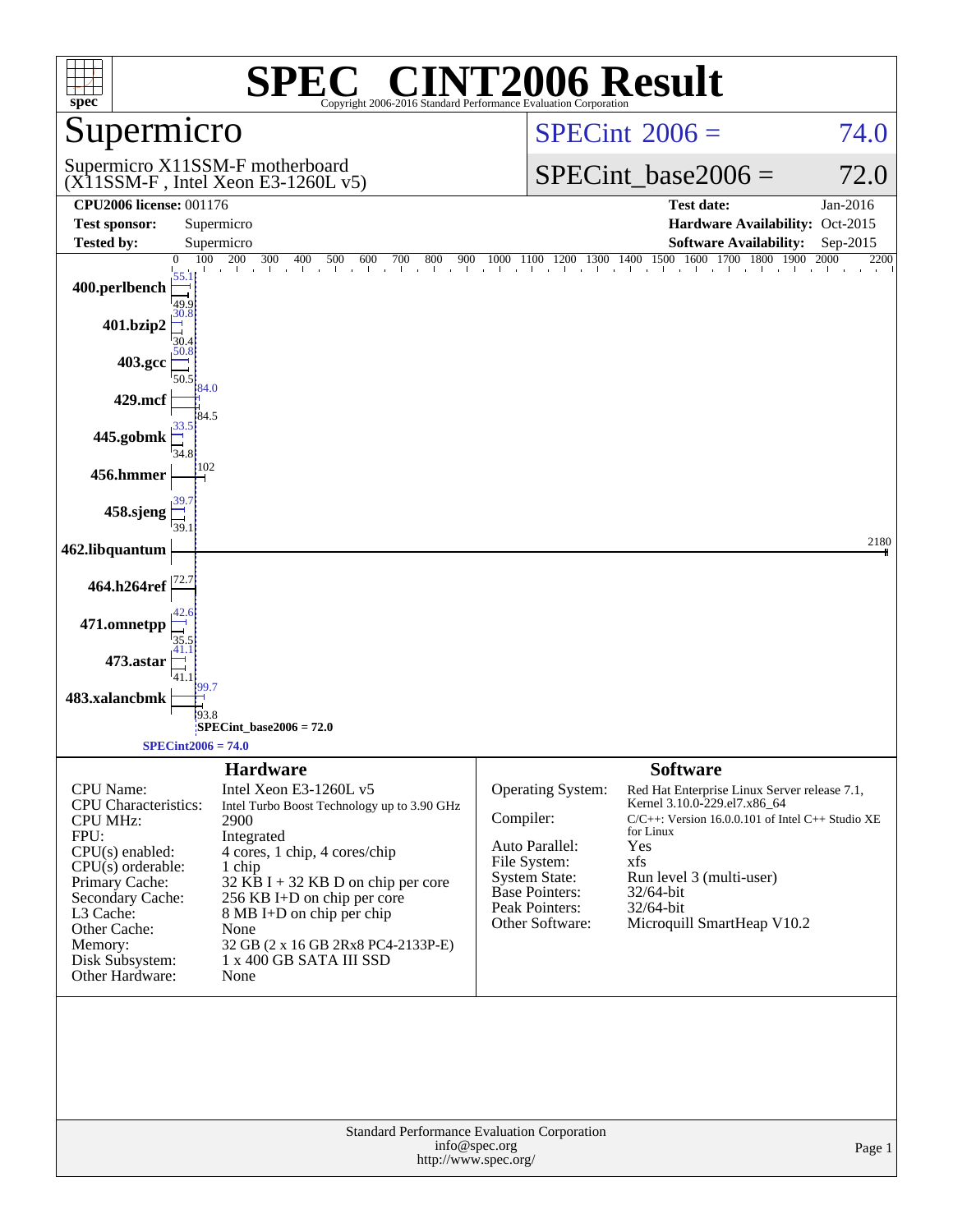

### Supermicro

### $SPECint2006 = 74.0$  $SPECint2006 = 74.0$

(X11SSM-F , Intel Xeon E3-1260L v5) Supermicro X11SSM-F motherboard

SPECint base2006 =  $72.0$ 

**[CPU2006 license:](http://www.spec.org/auto/cpu2006/Docs/result-fields.html#CPU2006license)** 001176 **[Test date:](http://www.spec.org/auto/cpu2006/Docs/result-fields.html#Testdate)** Jan-2016 **[Test sponsor:](http://www.spec.org/auto/cpu2006/Docs/result-fields.html#Testsponsor)** Supermicro Supermicro **[Hardware Availability:](http://www.spec.org/auto/cpu2006/Docs/result-fields.html#HardwareAvailability)** Oct-2015 **[Tested by:](http://www.spec.org/auto/cpu2006/Docs/result-fields.html#Testedby)** Supermicro **Supermicro [Software Availability:](http://www.spec.org/auto/cpu2006/Docs/result-fields.html#SoftwareAvailability)** Sep-2015

### **[Results Table](http://www.spec.org/auto/cpu2006/Docs/result-fields.html#ResultsTable)**

|                  | <b>Base</b>    |       |                |       |                |                           | <b>Peak</b>       |              |                |              |                |              |
|------------------|----------------|-------|----------------|-------|----------------|---------------------------|-------------------|--------------|----------------|--------------|----------------|--------------|
| <b>Benchmark</b> | <b>Seconds</b> | Ratio | <b>Seconds</b> | Ratio | <b>Seconds</b> | Ratio                     | <b>Seconds</b>    | <b>Ratio</b> | <b>Seconds</b> | <b>Ratio</b> | <b>Seconds</b> | <b>Ratio</b> |
| $400.$ perlbench | 196            | 49.9  | 196            | 49.9  | 194            | 50.3                      | 177               | 55.1         | 177            | 55.1         | 177            | 55.2         |
| 401.bzip2        | 317            | 30.4  | 317            | 30.5  | 318            | 30.4                      | 313               | 30.9         | 314            | 30.7         | 313            | 30.8         |
| $403.\text{gcc}$ | 159            | 50.5  | 159            | 50.5  | 159            | 50.5                      | 159               | 50.8         | 158            | 50.9         | 159            | 50.7         |
| $429$ .mcf       | 108            | 84.5  | 109            | 83.9  | 107            | 84.9                      | 109               | 83.9         | 109            | 84.0         | 108            | 84.5         |
| $445$ .gobmk     | 302            | 34.8  | 302            | 34.8  | 301            | 34.8                      | 314               | 33.4         | 313            | 33.5         | 313            | 33.5         |
| $456.$ hmmer     | 91.5           | 102   | 91.8           | 102   | 91.6           | 102                       | 91.5              | 102          | 91.8           | 102          | 91.6           | <b>102</b>   |
| $458$ .sjeng     | 309            | 39.1  | 309            | 39.1  | 309            | 39.1                      | 305               | 39.6         | 305            | 39.7         | 305            | 39.7         |
| 462.libquantum   | 9.48           | 2180  | 9.52           | 2180  | 9.51           | 2180                      | 9.48              | 2180         | 9.52           | 2180         | 9.51           | 2180         |
| 464.h264ref      | 304            | 72.7  | 304            | 72.7  | 304            | 72.7                      | 304               | 72.7         | 304            | 72.7         | 304            | 72.7         |
| $ 471$ .omnetpp  | 178            | 35.0  | 176            | 35.6  | 176            | 35.5                      | 146               | 42.7         | 147            | 42.6         | 147            | 42.5         |
| 473.astar        | 171            | 41.0  | 171            | 41.2  | <b>171</b>     | 41.1                      | 171               | 41.1         | 171            | 41.1         | 170            | 41.2         |
| 483.xalancbmk    | 73.8           | 93.5  | 73.5           | 93.8  | 73.2           | 94.3                      | 69.5              | 99.3         | 69.0           | 99.9         | 69.2           | 99.7         |
| D.               | $\mathbf{1}$ . |       |                | 1.1.1 |                | $\mathbf{r}$ $\mathbf{r}$ | $1 - 1$<br>$\sim$ | $\cdots$     | $\cdot$        |              |                |              |

Results appear in the [order in which they were run.](http://www.spec.org/auto/cpu2006/Docs/result-fields.html#RunOrder) Bold underlined text [indicates a median measurement.](http://www.spec.org/auto/cpu2006/Docs/result-fields.html#Median)

### **[Submit Notes](http://www.spec.org/auto/cpu2006/Docs/result-fields.html#SubmitNotes)**

The config file option 'submit' was used.

### **[Operating System Notes](http://www.spec.org/auto/cpu2006/Docs/result-fields.html#OperatingSystemNotes)**

Stack size set to unlimited using "ulimit -s unlimited"

### **[Platform Notes](http://www.spec.org/auto/cpu2006/Docs/result-fields.html#PlatformNotes)**

Standard Performance Evaluation Corporation As tested, the system used a Supermicro CSE-113MFAC2-R606CB chassis. The chassis is configured with 2 PWS-606P-1R redundant power supply, 1 SNK-P0046P heatsink, as well as 4 FAN-0154L4 middle cooling fan. BIOS Settings: Hyper-threading = Disabled Sysinfo program /usr/cpu2006/config/sysinfo.rev6914 \$Rev: 6914 \$ \$Date:: 2014-06-25 #\$ e3fbb8667b5a285932ceab81e28219e1 running on X10SRA-01 Wed Jan 13 21:26:27 2016 This section contains SUT (System Under Test) info as seen by some common utilities. To remove or add to this section, see: <http://www.spec.org/cpu2006/Docs/config.html#sysinfo> From /proc/cpuinfo model name : Intel(R) Xeon(R) CPU E3-1260L v5 @ 2.90GHz 1 "physical id"s (chips) 4 "processors" cores, siblings (Caution: counting these is hw and system dependent. The following excerpts from /proc/cpuinfo might not be reliable. Use with Continued on next page

[info@spec.org](mailto:info@spec.org) <http://www.spec.org/>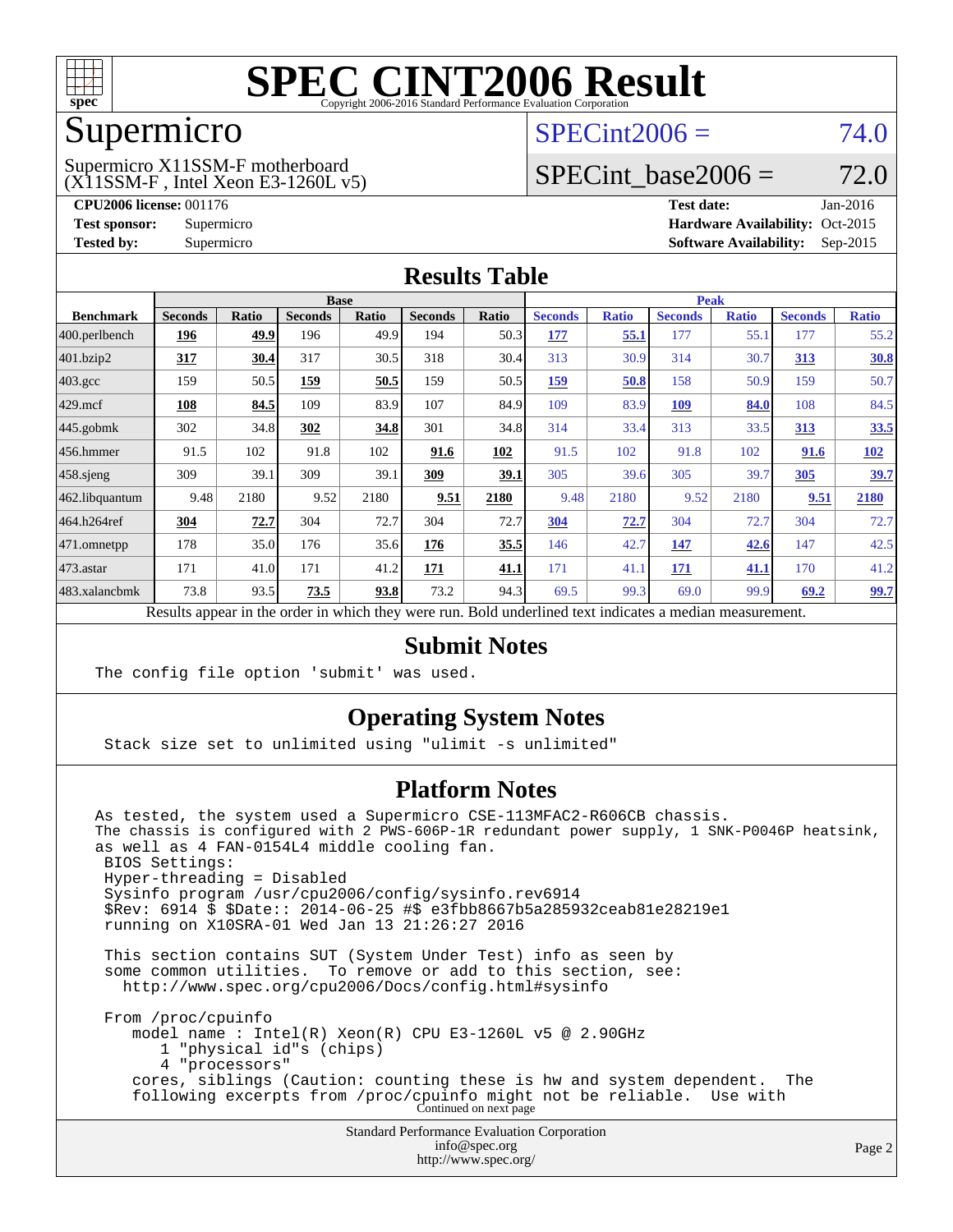

### Supermicro

 $SPECint2006 = 74.0$  $SPECint2006 = 74.0$ 

(X11SSM-F , Intel Xeon E3-1260L v5) Supermicro X11SSM-F motherboard

SPECint base2006 =  $72.0$ 

**[CPU2006 license:](http://www.spec.org/auto/cpu2006/Docs/result-fields.html#CPU2006license)** 001176 **[Test date:](http://www.spec.org/auto/cpu2006/Docs/result-fields.html#Testdate)** Jan-2016 **[Test sponsor:](http://www.spec.org/auto/cpu2006/Docs/result-fields.html#Testsponsor)** Supermicro Supermicro **[Hardware Availability:](http://www.spec.org/auto/cpu2006/Docs/result-fields.html#HardwareAvailability)** Oct-2015 **[Tested by:](http://www.spec.org/auto/cpu2006/Docs/result-fields.html#Testedby)** Supermicro **Supermicro [Software Availability:](http://www.spec.org/auto/cpu2006/Docs/result-fields.html#SoftwareAvailability)** Sep-2015

### **[Platform Notes \(Continued\)](http://www.spec.org/auto/cpu2006/Docs/result-fields.html#PlatformNotes)**

 caution.) cpu cores : 4 siblings : 4 physical 0: cores 0 1 2 3 cache size : 8192 KB From /proc/meminfo MemTotal: 32768808 kB HugePages\_Total: 0<br>Hugepagesize: 2048 kB Hugepagesize: From /etc/\*release\* /etc/\*version\* os-release: NAME="Red Hat Enterprise Linux Server" VERSION="7.1 (Maipo)" ID="rhel" ID\_LIKE="fedora" VERSION\_ID="7.1" PRETTY\_NAME="Red Hat Enterprise Linux Server 7.1 (Maipo)" ANSI\_COLOR="0;31" CPE\_NAME="cpe:/o:redhat:enterprise\_linux:7.1:GA:server" redhat-release: Red Hat Enterprise Linux Server release 7.1 (Maipo) system-release: Red Hat Enterprise Linux Server release 7.1 (Maipo) system-release-cpe: cpe:/o:redhat:enterprise\_linux:7.1:ga:server uname -a: Linux X10SRA-01 3.10.0-229.el7.x86\_64 #1 SMP Thu Jan 29 18:37:38 EST 2015 x86\_64 x86\_64 x86\_64 GNU/Linux run-level 3 Jan 13 21:22 SPEC is set to: /usr/cpu2006 Filesystem Type Size Used Avail Use% Mounted on /dev/sda2 xfs 183G 5.2G 178G 3% / Additional information from dmidecode: Warning: Use caution when you interpret this section. The 'dmidecode' program reads system data which is "intended to allow hardware to be accurately determined", but the intent may not be met, as there are frequent changes to hardware, firmware, and the "DMTF SMBIOS" standard. BIOS American Megatrends Inc. 1.0b 12/22/2015 Memory: 2x Not Specified Not Specified 2x Samsung M391A2K43BB1-CPB 16 GB 2 rank 2133 MHz (End of data from sysinfo program)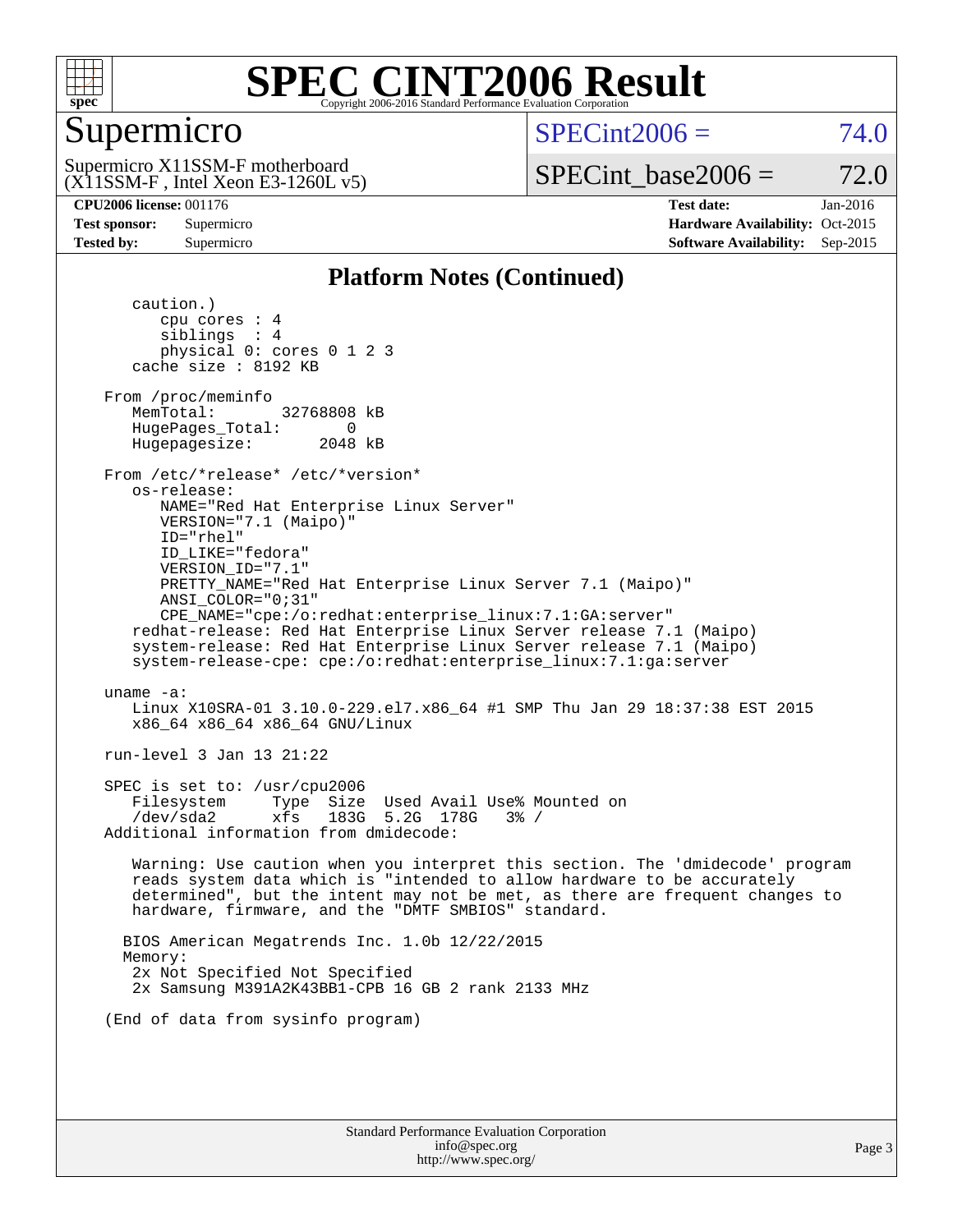

### Supermicro

 $SPECint2006 = 74.0$  $SPECint2006 = 74.0$ 

(X11SSM-F , Intel Xeon E3-1260L v5) Supermicro X11SSM-F motherboard

SPECint base2006 =  $72.0$ 

**[Tested by:](http://www.spec.org/auto/cpu2006/Docs/result-fields.html#Testedby)** Supermicro **Supermicro [Software Availability:](http://www.spec.org/auto/cpu2006/Docs/result-fields.html#SoftwareAvailability)** Sep-2015

**[CPU2006 license:](http://www.spec.org/auto/cpu2006/Docs/result-fields.html#CPU2006license)** 001176 **[Test date:](http://www.spec.org/auto/cpu2006/Docs/result-fields.html#Testdate)** Jan-2016 **[Test sponsor:](http://www.spec.org/auto/cpu2006/Docs/result-fields.html#Testsponsor)** Supermicro Supermicro **[Hardware Availability:](http://www.spec.org/auto/cpu2006/Docs/result-fields.html#HardwareAvailability)** Oct-2015

### **[General Notes](http://www.spec.org/auto/cpu2006/Docs/result-fields.html#GeneralNotes)**

Environment variables set by runspec before the start of the run:  $KMP$  AFFINITY = "granularity=fine, scatter" LD\_LIBRARY\_PATH = "/usr/cpu2006/libs/32:/usr/cpu2006/libs/64:/usr/cpu2006/sh" OMP\_NUM\_THREADS = "4"

 Binaries compiled on a system with 1x Intel Core i5-4670K CPU + 32GB memory using RedHat EL 7.1 Transparent Huge Pages enabled with: echo always > /sys/kernel/mm/transparent\_hugepage/enabled

**[Base Compiler Invocation](http://www.spec.org/auto/cpu2006/Docs/result-fields.html#BaseCompilerInvocation)**

 $\frac{C \text{ benchmarks:}}{C \text{ C}}$ -m64

[C++ benchmarks:](http://www.spec.org/auto/cpu2006/Docs/result-fields.html#CXXbenchmarks) [icpc -m64](http://www.spec.org/cpu2006/results/res2016q1/cpu2006-20160206-39003.flags.html#user_CXXbase_intel_icpc_64bit_fc66a5337ce925472a5c54ad6a0de310)

### **[Base Portability Flags](http://www.spec.org/auto/cpu2006/Docs/result-fields.html#BasePortabilityFlags)**

 400.perlbench: [-DSPEC\\_CPU\\_LP64](http://www.spec.org/cpu2006/results/res2016q1/cpu2006-20160206-39003.flags.html#b400.perlbench_basePORTABILITY_DSPEC_CPU_LP64) [-DSPEC\\_CPU\\_LINUX\\_X64](http://www.spec.org/cpu2006/results/res2016q1/cpu2006-20160206-39003.flags.html#b400.perlbench_baseCPORTABILITY_DSPEC_CPU_LINUX_X64) 401.bzip2: [-DSPEC\\_CPU\\_LP64](http://www.spec.org/cpu2006/results/res2016q1/cpu2006-20160206-39003.flags.html#suite_basePORTABILITY401_bzip2_DSPEC_CPU_LP64) 403.gcc: [-DSPEC\\_CPU\\_LP64](http://www.spec.org/cpu2006/results/res2016q1/cpu2006-20160206-39003.flags.html#suite_basePORTABILITY403_gcc_DSPEC_CPU_LP64) 429.mcf: [-DSPEC\\_CPU\\_LP64](http://www.spec.org/cpu2006/results/res2016q1/cpu2006-20160206-39003.flags.html#suite_basePORTABILITY429_mcf_DSPEC_CPU_LP64) 445.gobmk: [-DSPEC\\_CPU\\_LP64](http://www.spec.org/cpu2006/results/res2016q1/cpu2006-20160206-39003.flags.html#suite_basePORTABILITY445_gobmk_DSPEC_CPU_LP64) 456.hmmer: [-DSPEC\\_CPU\\_LP64](http://www.spec.org/cpu2006/results/res2016q1/cpu2006-20160206-39003.flags.html#suite_basePORTABILITY456_hmmer_DSPEC_CPU_LP64) 458.sjeng: [-DSPEC\\_CPU\\_LP64](http://www.spec.org/cpu2006/results/res2016q1/cpu2006-20160206-39003.flags.html#suite_basePORTABILITY458_sjeng_DSPEC_CPU_LP64) 462.libquantum: [-DSPEC\\_CPU\\_LP64](http://www.spec.org/cpu2006/results/res2016q1/cpu2006-20160206-39003.flags.html#suite_basePORTABILITY462_libquantum_DSPEC_CPU_LP64) [-DSPEC\\_CPU\\_LINUX](http://www.spec.org/cpu2006/results/res2016q1/cpu2006-20160206-39003.flags.html#b462.libquantum_baseCPORTABILITY_DSPEC_CPU_LINUX) 464.h264ref: [-DSPEC\\_CPU\\_LP64](http://www.spec.org/cpu2006/results/res2016q1/cpu2006-20160206-39003.flags.html#suite_basePORTABILITY464_h264ref_DSPEC_CPU_LP64) 471.omnetpp: [-DSPEC\\_CPU\\_LP64](http://www.spec.org/cpu2006/results/res2016q1/cpu2006-20160206-39003.flags.html#suite_basePORTABILITY471_omnetpp_DSPEC_CPU_LP64) 473.astar: [-DSPEC\\_CPU\\_LP64](http://www.spec.org/cpu2006/results/res2016q1/cpu2006-20160206-39003.flags.html#suite_basePORTABILITY473_astar_DSPEC_CPU_LP64) 483.xalancbmk: [-DSPEC\\_CPU\\_LP64](http://www.spec.org/cpu2006/results/res2016q1/cpu2006-20160206-39003.flags.html#suite_basePORTABILITY483_xalancbmk_DSPEC_CPU_LP64) [-DSPEC\\_CPU\\_LINUX](http://www.spec.org/cpu2006/results/res2016q1/cpu2006-20160206-39003.flags.html#b483.xalancbmk_baseCXXPORTABILITY_DSPEC_CPU_LINUX)

### **[Base Optimization Flags](http://www.spec.org/auto/cpu2006/Docs/result-fields.html#BaseOptimizationFlags)**

### [C benchmarks](http://www.spec.org/auto/cpu2006/Docs/result-fields.html#Cbenchmarks):

[-xCORE-AVX2](http://www.spec.org/cpu2006/results/res2016q1/cpu2006-20160206-39003.flags.html#user_CCbase_f-xAVX2_5f5fc0cbe2c9f62c816d3e45806c70d7) [-ipo](http://www.spec.org/cpu2006/results/res2016q1/cpu2006-20160206-39003.flags.html#user_CCbase_f-ipo) [-O3](http://www.spec.org/cpu2006/results/res2016q1/cpu2006-20160206-39003.flags.html#user_CCbase_f-O3) [-no-prec-div](http://www.spec.org/cpu2006/results/res2016q1/cpu2006-20160206-39003.flags.html#user_CCbase_f-no-prec-div) [-parallel](http://www.spec.org/cpu2006/results/res2016q1/cpu2006-20160206-39003.flags.html#user_CCbase_f-parallel) [-opt-prefetch](http://www.spec.org/cpu2006/results/res2016q1/cpu2006-20160206-39003.flags.html#user_CCbase_f-opt-prefetch) [-auto-p32](http://www.spec.org/cpu2006/results/res2016q1/cpu2006-20160206-39003.flags.html#user_CCbase_f-auto-p32)

[C++ benchmarks:](http://www.spec.org/auto/cpu2006/Docs/result-fields.html#CXXbenchmarks)

[-xCORE-AVX2](http://www.spec.org/cpu2006/results/res2016q1/cpu2006-20160206-39003.flags.html#user_CXXbase_f-xAVX2_5f5fc0cbe2c9f62c816d3e45806c70d7) [-ipo](http://www.spec.org/cpu2006/results/res2016q1/cpu2006-20160206-39003.flags.html#user_CXXbase_f-ipo) [-O3](http://www.spec.org/cpu2006/results/res2016q1/cpu2006-20160206-39003.flags.html#user_CXXbase_f-O3) [-no-prec-div](http://www.spec.org/cpu2006/results/res2016q1/cpu2006-20160206-39003.flags.html#user_CXXbase_f-no-prec-div) [-opt-prefetch](http://www.spec.org/cpu2006/results/res2016q1/cpu2006-20160206-39003.flags.html#user_CXXbase_f-opt-prefetch) [-auto-p32](http://www.spec.org/cpu2006/results/res2016q1/cpu2006-20160206-39003.flags.html#user_CXXbase_f-auto-p32) [-Wl,-z,muldefs](http://www.spec.org/cpu2006/results/res2016q1/cpu2006-20160206-39003.flags.html#user_CXXbase_link_force_multiple1_74079c344b956b9658436fd1b6dd3a8a) [-L/sh -lsmartheap64](http://www.spec.org/cpu2006/results/res2016q1/cpu2006-20160206-39003.flags.html#user_CXXbase_SmartHeap64_ed4ef857ce90951921efb0d91eb88472)

> Standard Performance Evaluation Corporation [info@spec.org](mailto:info@spec.org) <http://www.spec.org/>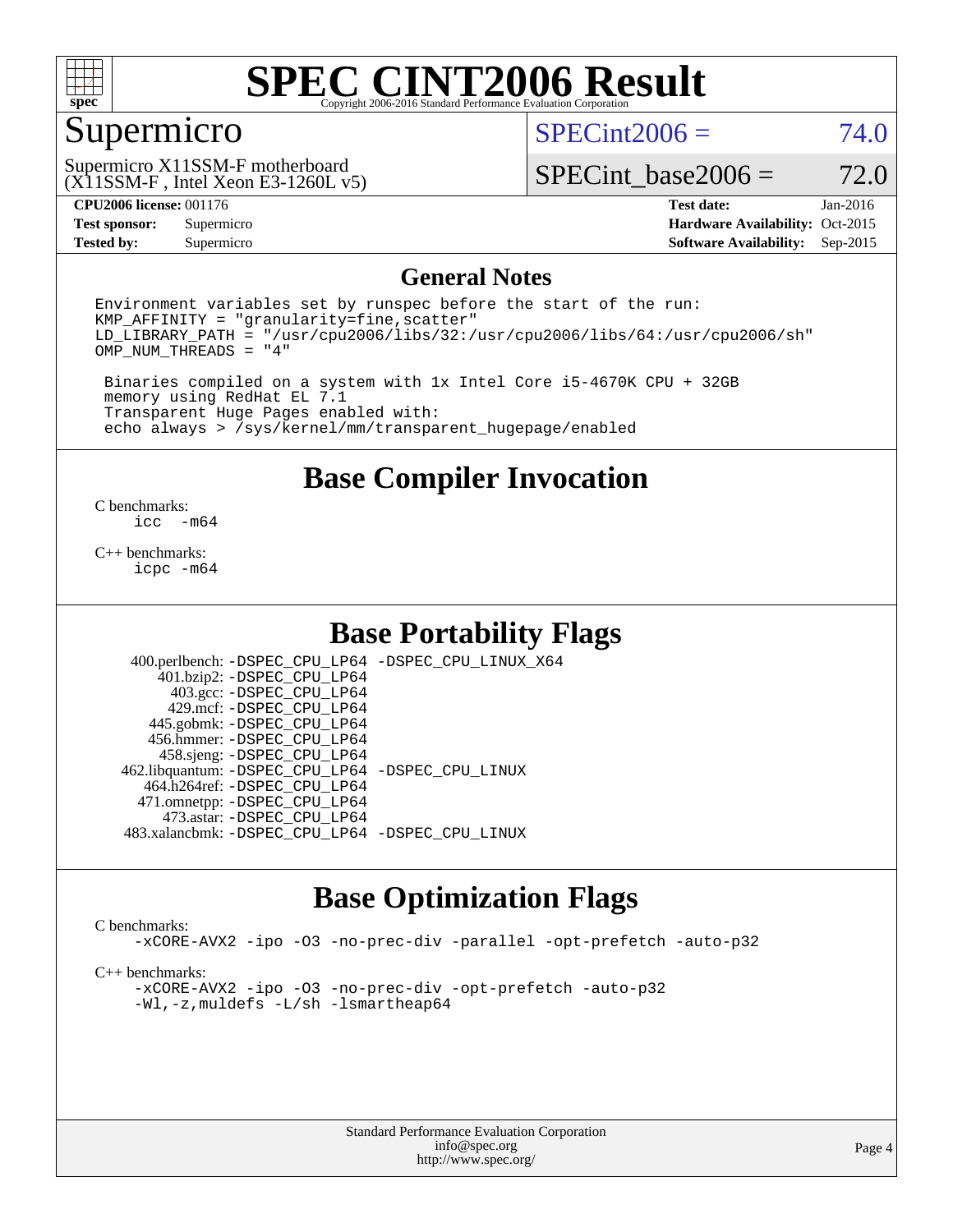

### Supermicro

 $SPECint2006 = 74.0$  $SPECint2006 = 74.0$ 

(X11SSM-F , Intel Xeon E3-1260L v5) Supermicro X11SSM-F motherboard

SPECint base2006 =  $72.0$ 

**[CPU2006 license:](http://www.spec.org/auto/cpu2006/Docs/result-fields.html#CPU2006license)** 001176 **[Test date:](http://www.spec.org/auto/cpu2006/Docs/result-fields.html#Testdate)** Jan-2016 **[Test sponsor:](http://www.spec.org/auto/cpu2006/Docs/result-fields.html#Testsponsor)** Supermicro Supermicro **[Hardware Availability:](http://www.spec.org/auto/cpu2006/Docs/result-fields.html#HardwareAvailability)** Oct-2015 **[Tested by:](http://www.spec.org/auto/cpu2006/Docs/result-fields.html#Testedby)** Supermicro **Supermicro [Software Availability:](http://www.spec.org/auto/cpu2006/Docs/result-fields.html#SoftwareAvailability)** Sep-2015

### **[Base Other Flags](http://www.spec.org/auto/cpu2006/Docs/result-fields.html#BaseOtherFlags)**

[C benchmarks](http://www.spec.org/auto/cpu2006/Docs/result-fields.html#Cbenchmarks):

403.gcc: [-Dalloca=\\_alloca](http://www.spec.org/cpu2006/results/res2016q1/cpu2006-20160206-39003.flags.html#b403.gcc_baseEXTRA_CFLAGS_Dalloca_be3056838c12de2578596ca5467af7f3)

### **[Peak Compiler Invocation](http://www.spec.org/auto/cpu2006/Docs/result-fields.html#PeakCompilerInvocation)**

[C benchmarks \(except as noted below\)](http://www.spec.org/auto/cpu2006/Docs/result-fields.html#Cbenchmarksexceptasnotedbelow):

[icc -m64](http://www.spec.org/cpu2006/results/res2016q1/cpu2006-20160206-39003.flags.html#user_CCpeak_intel_icc_64bit_f346026e86af2a669e726fe758c88044)

400.perlbench: [icc -m32 -L/opt/intel/compilers\\_and\\_libraries\\_2016/linux/compiler/lib/ia32\\_lin](http://www.spec.org/cpu2006/results/res2016q1/cpu2006-20160206-39003.flags.html#user_peakCCLD400_perlbench_intel_icc_e10256ba5924b668798078a321b0cb3f)

445.gobmk: [icc -m32 -L/opt/intel/compilers\\_and\\_libraries\\_2016/linux/compiler/lib/ia32\\_lin](http://www.spec.org/cpu2006/results/res2016q1/cpu2006-20160206-39003.flags.html#user_peakCCLD445_gobmk_intel_icc_e10256ba5924b668798078a321b0cb3f)

[C++ benchmarks \(except as noted below\):](http://www.spec.org/auto/cpu2006/Docs/result-fields.html#CXXbenchmarksexceptasnotedbelow)

[icpc -m32 -L/opt/intel/compilers\\_and\\_libraries\\_2016/linux/compiler/lib/ia32\\_lin](http://www.spec.org/cpu2006/results/res2016q1/cpu2006-20160206-39003.flags.html#user_CXXpeak_intel_icpc_b4f50a394bdb4597aa5879c16bc3f5c5)

473.astar: [icpc -m64](http://www.spec.org/cpu2006/results/res2016q1/cpu2006-20160206-39003.flags.html#user_peakCXXLD473_astar_intel_icpc_64bit_fc66a5337ce925472a5c54ad6a0de310)

### **[Peak Portability Flags](http://www.spec.org/auto/cpu2006/Docs/result-fields.html#PeakPortabilityFlags)**

 400.perlbench: [-D\\_FILE\\_OFFSET\\_BITS=64](http://www.spec.org/cpu2006/results/res2016q1/cpu2006-20160206-39003.flags.html#user_peakPORTABILITY400_perlbench_file_offset_bits_64_438cf9856305ebd76870a2c6dc2689ab) [-DSPEC\\_CPU\\_LINUX\\_IA32](http://www.spec.org/cpu2006/results/res2016q1/cpu2006-20160206-39003.flags.html#b400.perlbench_peakCPORTABILITY_DSPEC_CPU_LINUX_IA32) 401.bzip2: [-DSPEC\\_CPU\\_LP64](http://www.spec.org/cpu2006/results/res2016q1/cpu2006-20160206-39003.flags.html#suite_peakPORTABILITY401_bzip2_DSPEC_CPU_LP64) 403.gcc: [-DSPEC\\_CPU\\_LP64](http://www.spec.org/cpu2006/results/res2016q1/cpu2006-20160206-39003.flags.html#suite_peakPORTABILITY403_gcc_DSPEC_CPU_LP64) 429.mcf: [-DSPEC\\_CPU\\_LP64](http://www.spec.org/cpu2006/results/res2016q1/cpu2006-20160206-39003.flags.html#suite_peakPORTABILITY429_mcf_DSPEC_CPU_LP64) 445.gobmk: [-D\\_FILE\\_OFFSET\\_BITS=64](http://www.spec.org/cpu2006/results/res2016q1/cpu2006-20160206-39003.flags.html#user_peakPORTABILITY445_gobmk_file_offset_bits_64_438cf9856305ebd76870a2c6dc2689ab) 456.hmmer: [-DSPEC\\_CPU\\_LP64](http://www.spec.org/cpu2006/results/res2016q1/cpu2006-20160206-39003.flags.html#suite_peakPORTABILITY456_hmmer_DSPEC_CPU_LP64) 458.sjeng: [-DSPEC\\_CPU\\_LP64](http://www.spec.org/cpu2006/results/res2016q1/cpu2006-20160206-39003.flags.html#suite_peakPORTABILITY458_sjeng_DSPEC_CPU_LP64) 462.libquantum: [-DSPEC\\_CPU\\_LP64](http://www.spec.org/cpu2006/results/res2016q1/cpu2006-20160206-39003.flags.html#suite_peakPORTABILITY462_libquantum_DSPEC_CPU_LP64) [-DSPEC\\_CPU\\_LINUX](http://www.spec.org/cpu2006/results/res2016q1/cpu2006-20160206-39003.flags.html#b462.libquantum_peakCPORTABILITY_DSPEC_CPU_LINUX) 464.h264ref: [-DSPEC\\_CPU\\_LP64](http://www.spec.org/cpu2006/results/res2016q1/cpu2006-20160206-39003.flags.html#suite_peakPORTABILITY464_h264ref_DSPEC_CPU_LP64) 471.omnetpp: [-D\\_FILE\\_OFFSET\\_BITS=64](http://www.spec.org/cpu2006/results/res2016q1/cpu2006-20160206-39003.flags.html#user_peakPORTABILITY471_omnetpp_file_offset_bits_64_438cf9856305ebd76870a2c6dc2689ab) 473.astar: [-DSPEC\\_CPU\\_LP64](http://www.spec.org/cpu2006/results/res2016q1/cpu2006-20160206-39003.flags.html#suite_peakPORTABILITY473_astar_DSPEC_CPU_LP64) 483.xalancbmk: [-D\\_FILE\\_OFFSET\\_BITS=64](http://www.spec.org/cpu2006/results/res2016q1/cpu2006-20160206-39003.flags.html#user_peakPORTABILITY483_xalancbmk_file_offset_bits_64_438cf9856305ebd76870a2c6dc2689ab) [-DSPEC\\_CPU\\_LINUX](http://www.spec.org/cpu2006/results/res2016q1/cpu2006-20160206-39003.flags.html#b483.xalancbmk_peakCXXPORTABILITY_DSPEC_CPU_LINUX)

### **[Peak Optimization Flags](http://www.spec.org/auto/cpu2006/Docs/result-fields.html#PeakOptimizationFlags)**

[C benchmarks](http://www.spec.org/auto/cpu2006/Docs/result-fields.html#Cbenchmarks):

 400.perlbench: [-xCORE-AVX2](http://www.spec.org/cpu2006/results/res2016q1/cpu2006-20160206-39003.flags.html#user_peakPASS2_CFLAGSPASS2_LDCFLAGS400_perlbench_f-xAVX2_5f5fc0cbe2c9f62c816d3e45806c70d7)(pass 2) [-prof-gen:threadsafe](http://www.spec.org/cpu2006/results/res2016q1/cpu2006-20160206-39003.flags.html#user_peakPASS1_CFLAGSPASS1_LDCFLAGS400_perlbench_prof_gen_21a26eb79f378b550acd7bec9fe4467a)(pass 1)  $-i\text{po}(pass 2) -\tilde{O}3(pass 2)$  [-no-prec-div](http://www.spec.org/cpu2006/results/res2016q1/cpu2006-20160206-39003.flags.html#user_peakPASS2_CFLAGSPASS2_LDCFLAGS400_perlbench_f-no-prec-div)(pass 2) [-par-num-threads=1](http://www.spec.org/cpu2006/results/res2016q1/cpu2006-20160206-39003.flags.html#user_peakPASS1_CFLAGSPASS1_LDCFLAGS400_perlbench_par_num_threads_786a6ff141b4e9e90432e998842df6c2)(pass 1) [-prof-use](http://www.spec.org/cpu2006/results/res2016q1/cpu2006-20160206-39003.flags.html#user_peakPASS2_CFLAGSPASS2_LDCFLAGS400_perlbench_prof_use_bccf7792157ff70d64e32fe3e1250b55)(pass 2) [-opt-prefetch](http://www.spec.org/cpu2006/results/res2016q1/cpu2006-20160206-39003.flags.html#user_peakCOPTIMIZE400_perlbench_f-opt-prefetch) [-ansi-alias](http://www.spec.org/cpu2006/results/res2016q1/cpu2006-20160206-39003.flags.html#user_peakCOPTIMIZE400_perlbench_f-ansi-alias)

 401.bzip2: [-xCORE-AVX2](http://www.spec.org/cpu2006/results/res2016q1/cpu2006-20160206-39003.flags.html#user_peakPASS2_CFLAGSPASS2_LDCFLAGS401_bzip2_f-xAVX2_5f5fc0cbe2c9f62c816d3e45806c70d7)(pass 2) [-prof-gen:threadsafe](http://www.spec.org/cpu2006/results/res2016q1/cpu2006-20160206-39003.flags.html#user_peakPASS1_CFLAGSPASS1_LDCFLAGS401_bzip2_prof_gen_21a26eb79f378b550acd7bec9fe4467a)(pass 1)  $-i\text{po}(pass 2) -\overline{O}3(pass 2)$  [-no-prec-div](http://www.spec.org/cpu2006/results/res2016q1/cpu2006-20160206-39003.flags.html#user_peakCOPTIMIZEPASS2_CFLAGSPASS2_LDCFLAGS401_bzip2_f-no-prec-div) [-par-num-threads=1](http://www.spec.org/cpu2006/results/res2016q1/cpu2006-20160206-39003.flags.html#user_peakPASS1_CFLAGSPASS1_LDCFLAGS401_bzip2_par_num_threads_786a6ff141b4e9e90432e998842df6c2)(pass 1) [-prof-use](http://www.spec.org/cpu2006/results/res2016q1/cpu2006-20160206-39003.flags.html#user_peakPASS2_CFLAGSPASS2_LDCFLAGS401_bzip2_prof_use_bccf7792157ff70d64e32fe3e1250b55)(pass 2) [-auto-ilp32](http://www.spec.org/cpu2006/results/res2016q1/cpu2006-20160206-39003.flags.html#user_peakCOPTIMIZE401_bzip2_f-auto-ilp32)

Continued on next page

Standard Performance Evaluation Corporation [info@spec.org](mailto:info@spec.org) <http://www.spec.org/>

Page 5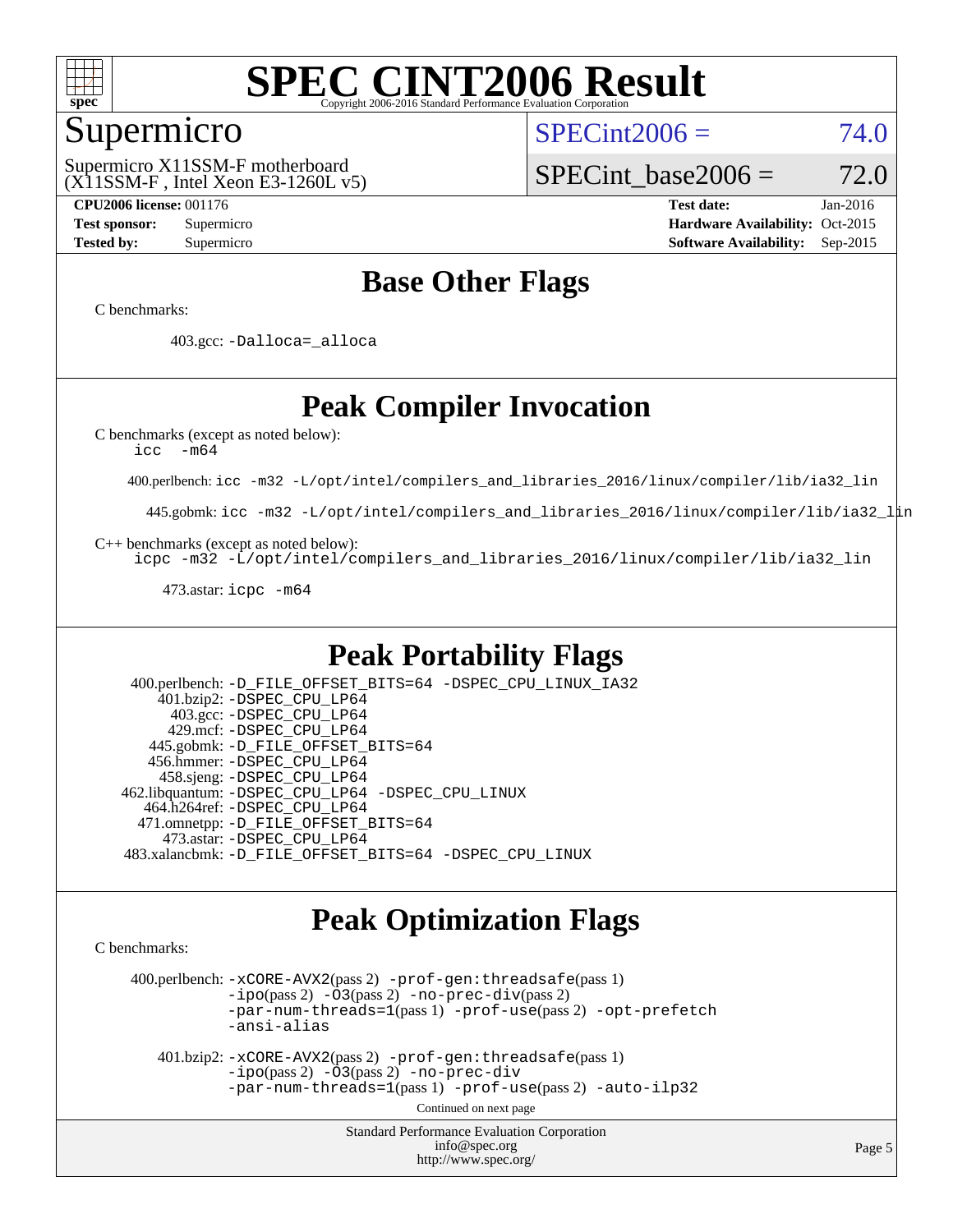

Supermicro

 $SPECint2006 = 74.0$  $SPECint2006 = 74.0$ 

(X11SSM-F , Intel Xeon E3-1260L v5) Supermicro X11SSM-F motherboard

SPECint base2006 =  $72.0$ 

**[CPU2006 license:](http://www.spec.org/auto/cpu2006/Docs/result-fields.html#CPU2006license)** 001176 **[Test date:](http://www.spec.org/auto/cpu2006/Docs/result-fields.html#Testdate)** Jan-2016 **[Test sponsor:](http://www.spec.org/auto/cpu2006/Docs/result-fields.html#Testsponsor)** Supermicro Supermicro **[Hardware Availability:](http://www.spec.org/auto/cpu2006/Docs/result-fields.html#HardwareAvailability)** Oct-2015 **[Tested by:](http://www.spec.org/auto/cpu2006/Docs/result-fields.html#Testedby)** Supermicro **Supermicro [Software Availability:](http://www.spec.org/auto/cpu2006/Docs/result-fields.html#SoftwareAvailability)** Sep-2015

## **[Peak Optimization Flags \(Continued\)](http://www.spec.org/auto/cpu2006/Docs/result-fields.html#PeakOptimizationFlags)**

```
 401.bzip2 (continued):
                -opt-prefetch -ansi-alias
          403.gcc: -xCORE-AVX2 -ipo -O3 -no-prec-div -inline-calloc
                -opt-malloc-options=3 -auto-ilp32
         429.mcf: -xCORE-AVX2 -ipo -O3 -no-prec-div -parallel
                -opt-prefetch -auto-p32
       445.gobmk: -xCORE-AVX2(pass 2) -prof-gen:threadsafe(pass 1)
                -prof-use(pass 2) -par-num-threads=1(pass 1) -ansi-alias
       456.hmmer: basepeak = yes
        458.sjeng: -xCORE-AVX2(pass 2) -prof-gen:threadsafe(pass 1)
                -i\text{po}(pass 2) -\tilde{O}3(pass 2)-no-prec-div(pass 2)
                -par-num-threads=1(pass 1) -prof-use(pass 2) -unroll4
   462.libquantum: basepeak = yes
     464.h264ref: basepeak = yes
C++ benchmarks: 
      471.omnetpp: -xCORE-AVX2(pass 2) -prof-gen:threadsafe(pass 1)
                -i\text{po}(pass 2) -03(pass 2) -no-prec-div(pass 2)-par-num-threads=1(pass 1) -prof-use(pass 2)
                -opt-ra-region-strategy=block -ansi-alias
                -Wl,-z,muldefs -L/sh -lsmartheap
         473.astar: -xCORE-AVX2 -ipo -O3 -no-prec-div -opt-prefetch
                -auto-p32 -Wl,-z,muldefs -L/sh -lsmartheap64
    483.xalancbmk: -xCORE-AVX2 -ipo -O3 -no-prec-div -opt-prefetch
                -ansi-alias -Wl,-z,muldefs -L/sh -lsmartheap
```
### **[Peak Other Flags](http://www.spec.org/auto/cpu2006/Docs/result-fields.html#PeakOtherFlags)**

[C benchmarks](http://www.spec.org/auto/cpu2006/Docs/result-fields.html#Cbenchmarks):

403.gcc: [-Dalloca=\\_alloca](http://www.spec.org/cpu2006/results/res2016q1/cpu2006-20160206-39003.flags.html#b403.gcc_peakEXTRA_CFLAGS_Dalloca_be3056838c12de2578596ca5467af7f3)

```
The flags files that were used to format this result can be browsed at
http://www.spec.org/cpu2006/flags/Intel-ic16.0-official-linux64.html
http://www.spec.org/cpu2006/flags/Supermicro-Platform-Settings-V1.2-revH.html
```
Standard Performance Evaluation Corporation [info@spec.org](mailto:info@spec.org) <http://www.spec.org/>